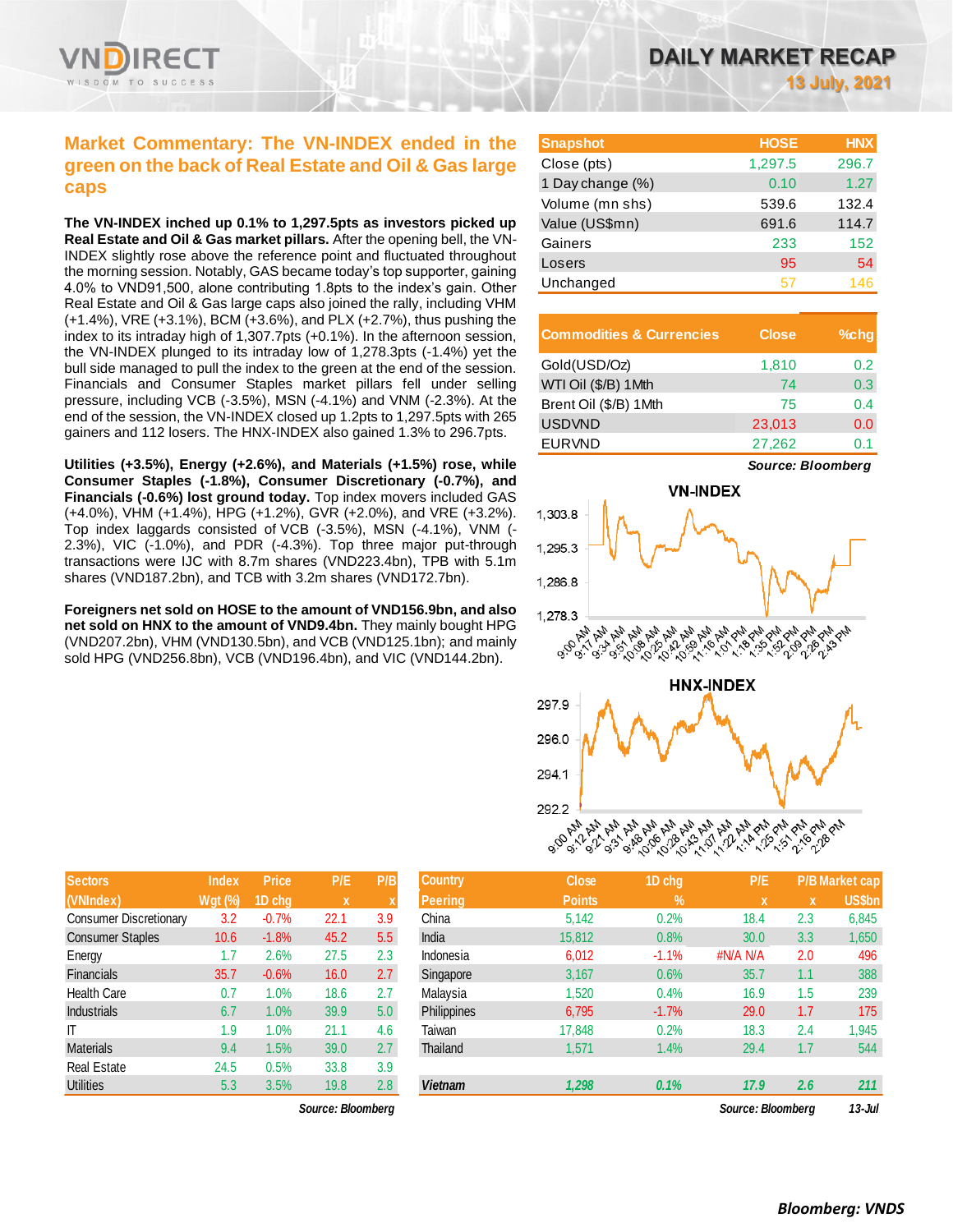

### **Market News**

#### **IEA warns of much tighter oil market unless OPEC+ boosts supply**

Global oil markets are set to "tighten significantly" unless the OPEC+ alliance resolves its standoff and agrees to increase production, the International Energy Agency warned. The group's impasse threatens to inflict a "deepening supply deficit," with "the potential for high fuel prices to stoke inflation and damage a fragile economic recovery," the IEA said in its monthly report. Brent crude is trading close to a two-year high above US\$75/barrel. *(Bloomberg)*

#### **Vietnam needs large-sized corporations**

After 30 years of development, South Korea has had hundreds of large-sized corporations, while most Vietnamese businesses are small and medium-sized after three decades of Doi Moi (reform). A recent survey by the Vietnam Chamber of Commerce and Industry (VCCI) shows that very few private enterprises of Vietnam participate in the global value chain, or become suppliers of goods and services to foreign-invested firms in Vietnam. Worse, the number of such businesses is even decreasing. In 2015, about 69% of foreign-invested enterprises purchased input materials from domestic private enterprises. This proportion fell to 62.5% in 2017 and 60.2% in 2018. Similar trends are observed for groups of individual and household suppliers. The proportion of foreign-invested enterprises with suppliers being individuals and households decreased from 19.3% in 2015 to 15% in 2018. Currently, only 15% of private enterprises sell goods and services to foreign enterprises in Vietnam; 8.4% export products directly, and 7.4% export goods indirectly through a third party. This is why there is reason to worry about the global economic integration of Vietnam's domestic private sector, according to VCCI. Over past years, foreign investment inflows into Vietnam have increased and over 50% of which has been poured into manufacturing sectors. However, the number of Vietnamese enterprises participating in the supply chain of foreign-invested enterprises is extremely limited, especially in industries requiring high technology such as automobiles and electronics. This number is even decreasing, which is quite a surprise as the presence of global value chains in Vietnam is very clear at present. Many economists have acknowledged that Vietnam is one of the "big factories" of Asia. The experience of South Korea shows that, to become a developed country, it could not rely on only small and medium enterprises. Vietnam is no exception; it is necessary to build a team of large-sized private enterprises. Only large enterprises with access to capital and technology can drive growth. (*Vietnamnet.vn)*

### **Notable Corporate Events**

**Thien Long Group Corporation (TLG VN, HOSE) - Dividend payment:** TLG has set 28 Jul 2021 to be the record date for paying first tranche of 2021 cash dividend of VND1,500/share. The payment will be made on 12 Aug. *(Ndh.vn)*

*<to be continued>*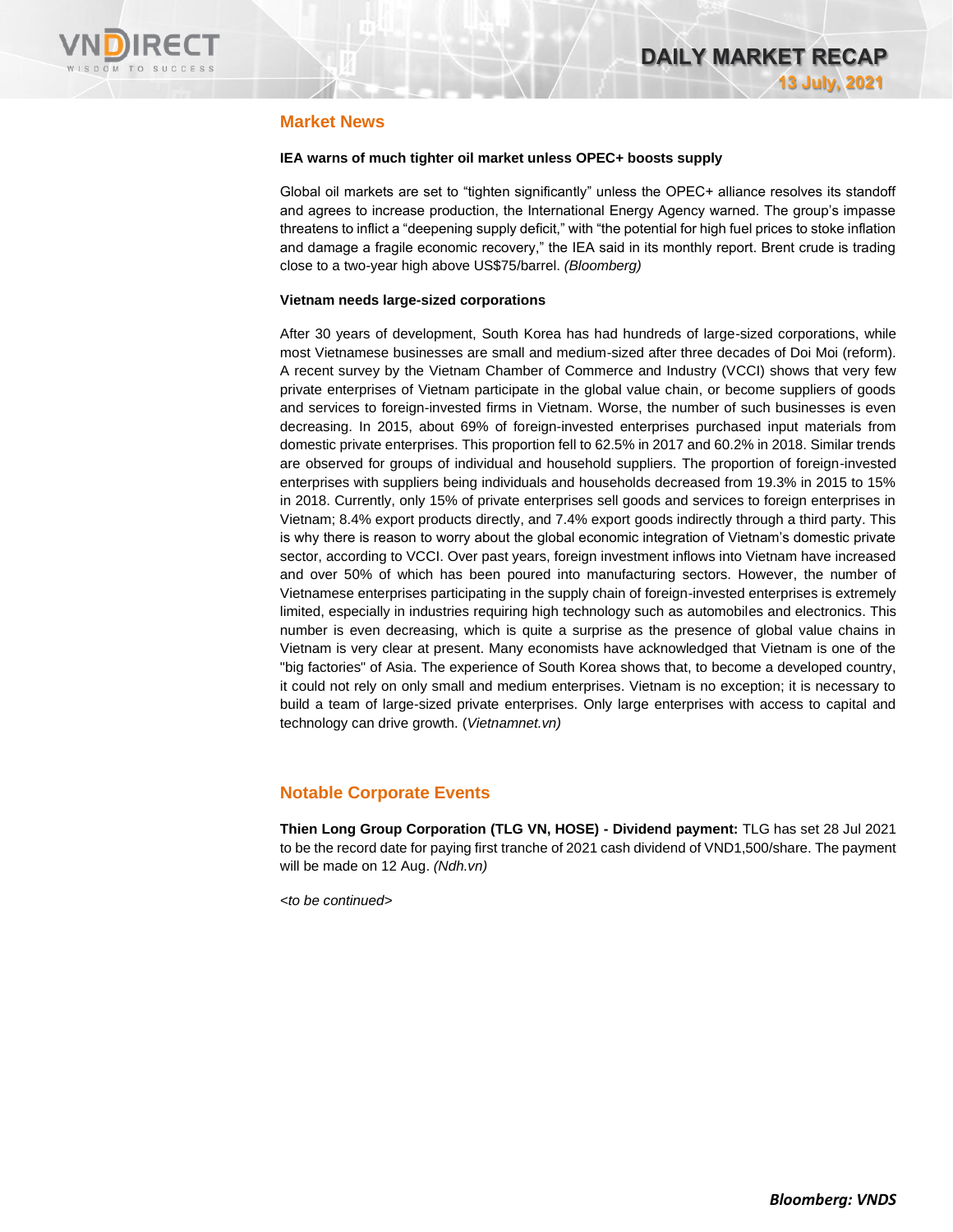# **COVERAGE SUMMARY**

|                 |                    | <b>Adjusted target</b> |                       |               |                       |                      |
|-----------------|--------------------|------------------------|-----------------------|---------------|-----------------------|----------------------|
| <b>Ticker</b>   | <b>Close price</b> | price                  | <b>Dividend yield</b> | <b>Upside</b> | <b>Recommendation</b> | <b>Latest report</b> |
|                 |                    |                        |                       |               |                       |                      |
| <b>ACB</b>      | 32,900             | 31,800                 | 0.0%                  | $-3.3%$       | <b>ADD</b>            | Link                 |
| <b>ACV</b>      | 74,900             | 87,500                 | 1.2%                  | 18.0%         | <b>ADD</b>            | Link                 |
| <b>CRE</b>      | 43,000             | 33,700                 | 2.3%                  | $-19.3%$      | <b>HOLD</b>           | Link                 |
| <b>CTG</b>      | 34,600             | 42,000                 | 1.4%                  | 22.8%         | <b>ADD</b>            | Link                 |
| <b>DBC</b>      | 52,600             | 64,000                 | 2.9%                  | 24.5%         | ADD                   | Link                 |
| <b>DPM</b>      | 20,550             | 24,100                 | 6.8%                  | 24.1%         | <b>ADD</b>            | Link                 |
| <b>DRC</b>      | 27,400             | 25,500                 | 3.7%                  | $-3.3%$       | <b>ADD</b>            | Link                 |
| <b>FPT</b>      | 87,000             | 101,700                | 2.3%                  | 19.2%         | <b>ADD</b>            | Link                 |
| GAS             | 91,500             | 97,300                 | 3.9%                  | 10.3%         | <b>ADD</b>            | Link                 |
| <b>GMD</b>      | 39,700             | 44,900                 | 4.2%                  | 17.3%         | <b>HOLD</b>           | Link                 |
| <b>HDG</b>      | 46,500             | 50,300                 | 2.5%                  | 10.7%         | ADD                   | Link                 |
| <b>HPG</b>      | 45,500             | 48,400                 | 1.0%                  | 7.4%          | <b>ADD</b>            | Link                 |
| <b>KBC</b>      | 32,500             | 57,500                 | 1.5%                  | 78.5%         | ADD                   | Link                 |
| <b>KDC</b>      | 60,900             | 65,000                 | 2.7%                  | 9.4%          | <b>ADD</b>            | Link                 |
| <b>KDH</b>      | 36,300             | 45,500                 | 1.4%                  | 26.7%         | ADD                   | Link                 |
| <b>LPB</b>      | 27,500             | 26,000                 | 0.0%                  | $-5.5%$       | <b>HOLD</b>           | Link                 |
| <b>MBB</b>      | 29,800             | 41,700                 | 0.0%                  | 39.9%         | ADD                   | Link                 |
| <b>MML</b>      | 64,600             | 60,500                 | 0.0%                  | $-6.3%$       | <b>ADD</b>            | Link                 |
| <b>MSH</b>      | 56,300             | 61,000                 | 6.2%                  | 14.5%         | ADD                   | Link                 |
| <b>MWG</b>      | 175,000            | 173,000                | 0.8%                  | $-0.3%$       | <b>ADD</b>            | Link                 |
| <b>NLG</b>      | 37,050             | 46,700                 | 1.2%                  | 27.3%         | ADD                   | Link                 |
| NT <sub>2</sub> | 18,900             | 28,400                 | 10.6%                 | 60.8%         | <b>ADD</b>            | Link                 |
| <b>NVL</b>      | 104,700            | 74,100                 | 0.0%                  | $-29.2%$      | <b>HOLD</b>           | Link                 |
| <b>PHP</b>      | 19,100             | 24,200                 | 2.9%                  | 29.6%         | ADD                   | Link                 |
| <b>PLC</b>      | 24,400             | 30,900                 | 8.2%                  | 34.8%         | ADD                   | Link                 |
| <b>PNJ</b>      | 99,200             | 119,200                | 1.8%                  | 22.0%         | ADD                   | Link                 |
| <b>POW</b>      | 10,550             | 13,300                 | 2.8%                  | 28.9%         | ADD                   | Link                 |
| <b>PPC</b>      | 24,600             | 27,400                 | 8.9%                  | 20.2%         | ADD                   | Link                 |
| <b>PVD</b>      | 19,350             | 26,600                 | 0.0%                  | 37.5%         | ADD                   | <b>Link</b>          |
| <b>PVS</b>      | 25,700             | 27,100                 | 2.7%                  | 8.2%          | <b>ADD</b>            | $Link$               |
| <b>PVT</b>      | 18,250             | 24,100                 | 2.8%                  | 34.8%         | ADD                   | Link                 |
| <b>SCS</b>      | 131,000            | 161,400                | 4.4%                  | 27.6%         | ADD                   | $Link$               |
| <b>STK</b>      | 38,000             | 41,000                 | 3.7%                  | 11.6%         | ADD                   | Link                 |
| <b>TCB</b>      | 53,900             | 40,400                 | 0.0%                  | $-25.0%$      | <b>ADD</b>            | <b>Link</b>          |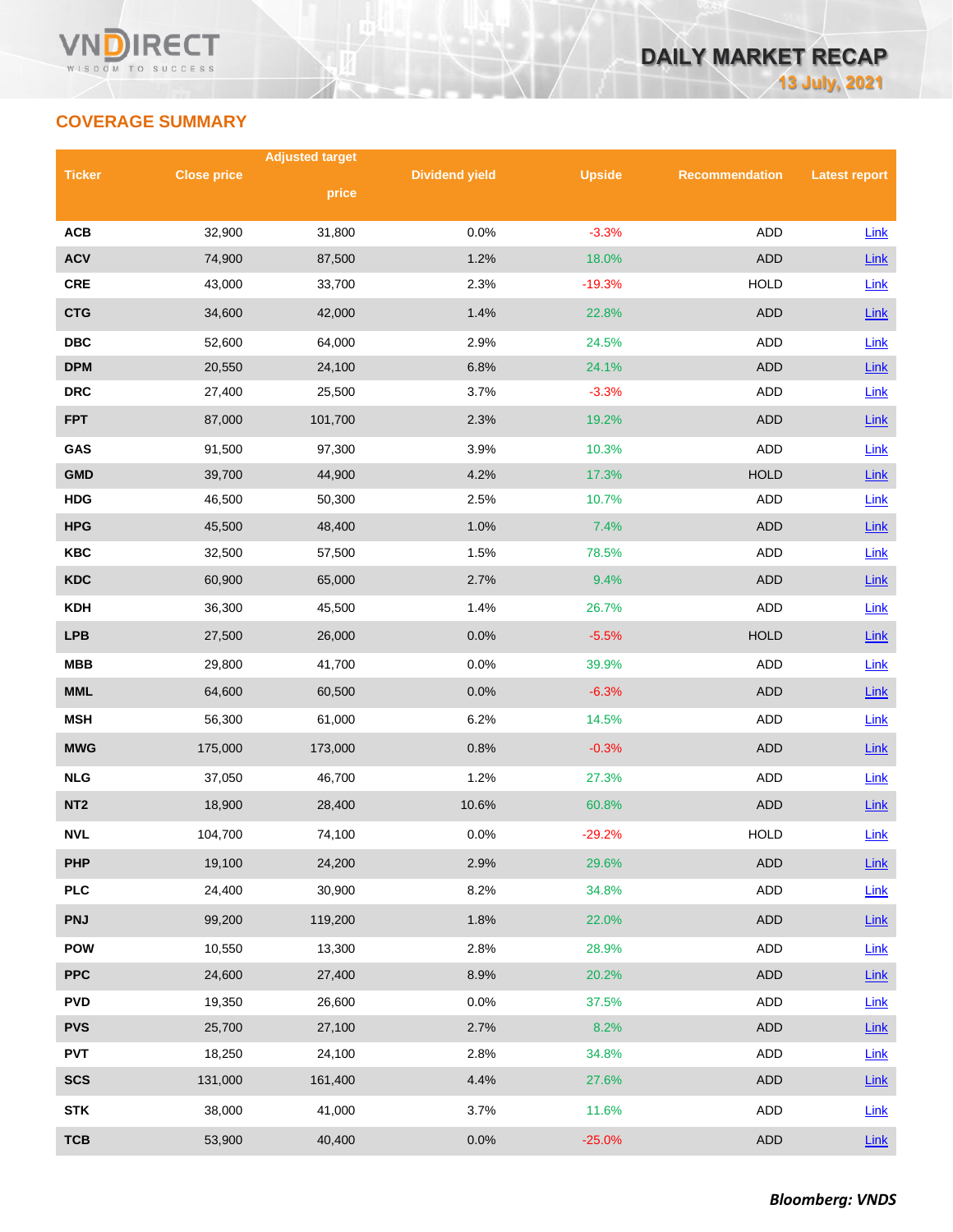

# **DAILY MARKET RECAP**

**13 July, 2021**

|               |                    | <b>Adjusted target</b> |                       |               |                       |                      |
|---------------|--------------------|------------------------|-----------------------|---------------|-----------------------|----------------------|
| <b>Ticker</b> | <b>Close price</b> | price                  | <b>Dividend yield</b> | <b>Upside</b> | <b>Recommendation</b> | <b>Latest report</b> |
| <b>TCM</b>    | 86,200             | N/A                    | 1.1%                  | N/A           | N/A                   | Link                 |
| <b>VCB</b>    | 103,400            | 119,500                | 0.8%                  | 16.3%         | <b>ADD</b>            | $Link$               |
| <b>VHC</b>    | 39,100             | 50,000                 | 5.2%                  | 33.1%         | <b>ADD</b>            | <b>Link</b>          |
| <b>VHM</b>    | 109,500            | 134,300                | 0.0%                  | 22.6%         | ADD                   | <b>Link</b>          |
| <b>VIB</b>    | 47,700             | 32,800                 | 0.0%                  | $-31.2%$      | <b>HOLD</b>           | Link                 |
| <b>VJC</b>    | 119,900            | 138,900                | 0.0%                  | 15.8%         | <b>ADD</b>            | $Link$               |
| <b>VNM</b>    | 84,300             | 110,000                | 4.5%                  | 35.0%         | <b>ADD</b>            | Link                 |
| <b>VPB</b>    | 64,000             | 56,300                 | 0.0%                  | $-12.0%$      | <b>HOLD</b>           | $Link$               |
| <b>VRE</b>    | 27,850             | 38,000                 | 5.2%                  | 41.7%         | ADD                   | Link                 |
| <b>VTP</b>    | 80,000             | 85,200                 | 1.7%                  | 8.2%          | <b>ADD</b>            | Link                 |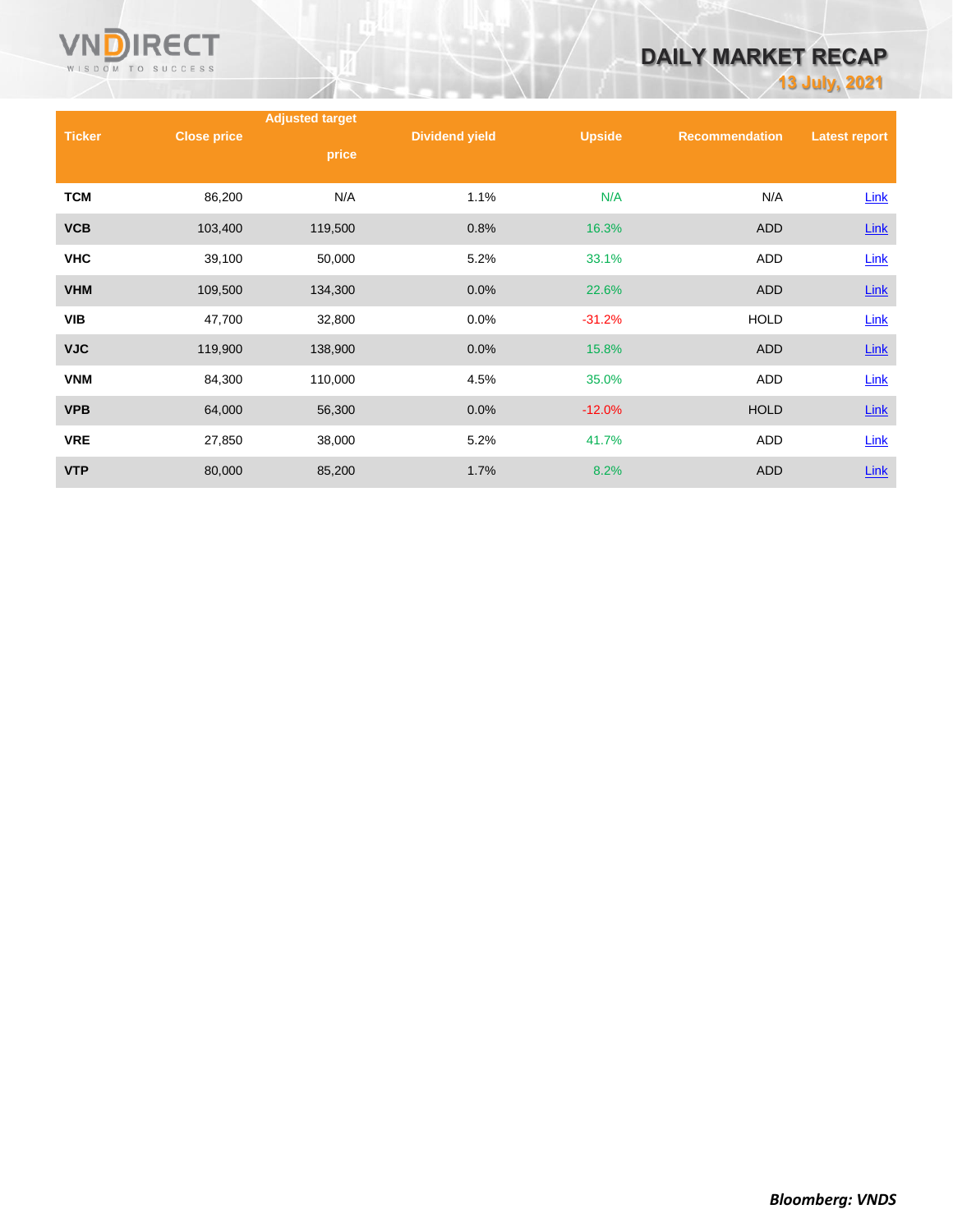### **MARKET MOVEMENTS**

WISDOM TO SUCCESS

**RECT** 

| <b>HOSE</b>        |              |       |      |         |              |  |  |
|--------------------|--------------|-------|------|---------|--------------|--|--|
| <b>Top gainers</b> |              |       |      |         | <b>VND</b>   |  |  |
| <b>Ticker</b>      | Last         | Cha   | %chq | Vol.    | <b>Index</b> |  |  |
|                    | <b>Price</b> |       |      |         | impact       |  |  |
| ABS                | 24,350       | 1,550 | 6.80 | 312,400 | 0.034        |  |  |
| L10                | 16,000       | 950   | 6.31 | 2,000   | 0.003        |  |  |
| <b>MDG</b>         | 11,600       | 650   | 5.94 | 1,100   | 0.002        |  |  |
| <b>VID</b>         | 10,200       | 480   | 4.94 | 1,100   | 0.004        |  |  |
| <b>FRT</b>         | 30,150       | 1,250 | 4.33 | 4.52MLN | 0.027        |  |  |

| <b>Top losers</b> |              |          |         |                | <b>VND</b>   |
|-------------------|--------------|----------|---------|----------------|--------------|
| <b>Ticker</b>     | Last         | Cha      | %chq    | Vol.           | <b>Index</b> |
|                   | <b>Price</b> |          |         |                | impact       |
| <b>FDC</b>        | 11,100       | $-1,600$ | $-6.70$ | 2.700          | $-0.017$     |
| <b>SCR</b>        | 8,790        | $-1,110$ |         | -6.50 10.28MLN | $-0.110$     |
| HCM               | 44,750       | $-5,050$ | -7.00   | 8.91MLN        | $-0.419$     |
| <b>HNG</b>        | 8,650        | $-950$   |         | -7.00 14.66MLN | $-0.286$     |
| <b>TRC</b>        | 34,250       | $-3,750$ | $-6.20$ | 10,400         | $-0.031$     |

| <b>Top index movers</b> |              |       |      |         |              |  |
|-------------------------|--------------|-------|------|---------|--------------|--|
| <b>Ticker</b>           | Last         | Cha   | %chq | Vol.    | <b>Index</b> |  |
|                         | <b>Price</b> |       |      |         | impact       |  |
| NVL.                    | 105,100      | 1.300 | 1.25 | 3.32MLN | 0.518        |  |
| <b>MSN</b>              | 119,900      | 1,200 | 1.01 | 2.10MLN | 0.385        |  |
| <b>VJC</b>              | 120,000      | 2,200 | 1.87 | 1.01MLN | 0.324        |  |
| <b>SJS</b>              | 60,000       | 4,600 | 8.30 | 615.400 | 0.143        |  |
| EIB                     | 28,800       | 300   | 1.05 | 1.04MLN | 0.101        |  |

| <b>Top index laggers</b> |              |          |         |                |              |  |
|--------------------------|--------------|----------|---------|----------------|--------------|--|
| <b>Ticker</b>            | Last         | Cha      | $%$ chq | Vol.           | <b>Index</b> |  |
|                          | <b>Price</b> |          |         |                | impact       |  |
| <b>VHM</b>               | 108,000      | $-4.800$ | $-4.26$ | 8.07MLN        | $-4.366$     |  |
| <b>VIC</b>               | 104.000      | $-4.600$ | $-4.24$ | 2.86MLN        | $-4.225$     |  |
| <b>HPG</b>               | 44.950       | $-3,000$ |         | -6.26 75.50MLN | $-3.644$     |  |
| <b>BID</b>               | 42,000       | $-3,100$ | $-6.87$ | 6.02MLN        | $-3.386$     |  |
| <b>TCB</b>               | 53.500       | $-3.100$ |         | -5.48 58.24MLN | $-2.950$     |  |

| <b>Top liquidity</b> |              |          |         |         | <b>VND</b>   |
|----------------------|--------------|----------|---------|---------|--------------|
| <b>Ticker</b>        | Last         | Cha      | %chq    | Val.    | <b>Index</b> |
|                      | <b>Price</b> |          |         | (VNDbn) | impact       |
| <b>HPG</b>           | 44,950       | $-3,000$ | $-6.26$ | 3,372   | $-3.644$     |
| <b>TCB</b>           | 53,500       | $-3,100$ | $-5.48$ | 3,115   | $-2.950$     |
| <b>STB</b>           | 28,400       | $-1,250$ | $-4.22$ | 1,732   | $-0.640$     |
| <b>VPB</b>           | 64,000       | $-4,400$ | $-6.43$ | 1,456   | $-2.935$     |
| SSI                  | 49.500       | $-4.100$ | $-7.65$ | 1,183   | $-0.732$     |

|                    |              | <b>HOSE</b> |         |         |              |                    |              | <b>HNX</b> |      |         |              |
|--------------------|--------------|-------------|---------|---------|--------------|--------------------|--------------|------------|------|---------|--------------|
| <b>Top gainers</b> |              |             |         |         | <b>VND</b>   | <b>Top gainers</b> |              |            |      |         | <b>VND</b>   |
| Ticker             | Last         | Chg         | $%$ chq | Vol.    | <b>Index</b> | Ticker             | Last         | Chg        | %chq | Vol.    | <b>Index</b> |
|                    | <b>Price</b> |             |         |         | impact       |                    | <b>Price</b> |            |      |         | impact       |
| ABS                | 24,350       | 1,550       | 6.80    | 312,400 | 0.034        | <b>DNC</b>         | 57,100       | 5.100      | 9.81 | 100     | 0.009        |
| L10                | 16,000       | 950         | 6.31    | 2,000   | 0.003        | L43                | 5,600        | 500        | 9.80 | 100     | 0.001        |
| MDG                | 11,600       | 650         | 5.94    | 1,100   | 0.002        | <b>HHC</b>         | 93,000       | 8,000      | 9.41 | 400     | 0.102        |
| VID                | 10,200       | 480         | 4.94    | 1,100   | 0.004        | <b>HDA</b>         | 16,800       | 1,300      | 8.39 | 513,201 | 0.017        |
| FRT                | 30,150       | 1,250       | 4.33    | 4.52MLN | 0.027        | <b>SVN</b>         | 4,100        | 300        | 7.89 | 548,300 | 0.005        |

| <b>Top losers</b> |              |          |         |                  | <b>VND</b>   | <b>Top losers</b> |              |          |          |         | <b>VND</b>   |
|-------------------|--------------|----------|---------|------------------|--------------|-------------------|--------------|----------|----------|---------|--------------|
| Ticker            | Last         | Chg      | $%$ chq | Vol.             | <b>Index</b> | Ticker            | Last         | Chg      | %chq     | Vol.    | <b>Index</b> |
|                   | <b>Price</b> |          |         |                  | impact       |                   | <b>Price</b> |          |          |         | impact       |
| <b>FDC</b>        | 11.100       | $-1.600$ | $-6.70$ | 2.700            | $-0.017$     | <b>ADC</b>        | 25.200       | $-2.800$ | $-10.00$ | 100     | $-0.005$     |
| <b>SCR</b>        | 8,790        | $-1,110$ |         | -6.50 10.28MLN   | $-0.110$     | <b>KLF</b>        | 3,600        | $-400$   | $-10.00$ | 6.13MLN | $-0.093$     |
| нсм               | 44.750       | $-5.050$ | $-7.00$ | 8.91MLN          | $-0.419$     | <b>KSD</b>        | 3,600        | $-400$   | $-10.00$ | 9.400   | $-0.003$     |
| HNG               | 8,650        | $-950$   |         | $-7.00$ 14.66MLN | $-0.286$     | L62               | 5,400        | $-600$   | $-10.00$ | 2,200   | $-0.003$     |
| TRC               | 34,250       | $-3,750$ | $-6.20$ | 10,400           | $-0.031$     | <b>MHL</b>        | 3,600        | $-400$   | $-10.00$ | 52,319  | $-0.001$     |
|                   |              |          |         |                  |              |                   |              |          |          |         |              |

|            | <b>Top index movers</b> |       |         |         | <b>VND</b>   |            | Top index movers |       |         |               | <b>VND</b>   |
|------------|-------------------------|-------|---------|---------|--------------|------------|------------------|-------|---------|---------------|--------------|
| Ticker     | Last                    | Chg   | $%$ chq | Vol.    | <b>Index</b> | Ticker     | Last             | Chg   | $%$ chq | Vol.          | <b>Index</b> |
|            | <b>Price</b>            |       |         |         | impact       |            | <b>Price</b>     |       |         |               | impact       |
| NVL        | 105.100                 | 1.300 | 1.25    | 3.32MLN | 0.518        | <b>PVS</b> | 24.300           | 900   |         | 3.85 18.20MLN | 0.303        |
| <b>MSN</b> | 119,900                 | 1,200 | 1.01    | 2.10MLN | 0.385        | THD        | 206,600          | 300   | 0.15    | 641.400       | 0.111        |
| <b>VJC</b> | 120,000                 | 2.200 | 1.87    | 1.01MLN | 0.324        | <b>HHC</b> | 93,000           | 8.000 | 9.41    | 400           | 0.102        |
| SJS        | 60,000                  | 4.600 | 8.30    | 615.400 | 0.143        | <b>NVB</b> | 19.200           | 100   | 0.52    | 9.46MLN       | 0.058        |
| EIB        | 28,800                  | 300   | 1.05    | 1.04MLN | 0.101        | <b>DNP</b> | 20,500           | 400   | 1.99    | 2,300         | 0.034        |

| <b>Top index laggers</b> |              |          |         |                  | <b>VND</b> | <b>Top index laggers</b> |              |          |         |                  | <b>VND</b>   |
|--------------------------|--------------|----------|---------|------------------|------------|--------------------------|--------------|----------|---------|------------------|--------------|
| Ticker                   | Last         | Chg      | $%$ chq | Vol.             | Index      | Ticker                   | Last         | Chg      | %chq    | Vol.             | <b>Index</b> |
|                          | <b>Price</b> |          |         |                  | impact     |                          | <b>Price</b> |          |         |                  | impact       |
| VHM                      | 108,000      | $-4.800$ | -4.26   | 8.07MLN          | -4.366     | <b>SHB</b>               | 23.700       | $-2.300$ |         | -8.85 41.91 MLN  | $-4.994$     |
| <b>VIC</b>               | 104.000      | $-4.600$ | $-4.24$ | 2.86MLN          | $-4.225$   | <b>VND</b>               | 37,800       | $-4.000$ |         | -9.57 12.62MLN   | $-1.864$     |
| HPG                      | 44.950       | $-3.000$ |         | -6.26 75.50MLN   | $-3.644$   | <b>BAB</b>               | 23,000       | $-1.700$ | $-6.88$ | 178.100          | $-1.528$     |
| <b>BID</b>               | 42,000       | $-3.100$ | $-6.87$ | 6.02MLN          | $-3.386$   | <b>SHS</b>               | 38,600       | $-3.400$ |         | $-8.10$ 15.44MLN | $-0.943$     |
| тсв                      | 53,500       | $-3,100$ |         | $-5.48$ 58.24MLN | $-2.950$   | <b>IDC</b>               | 30,800       | $-3,200$ | $-9.41$ | 5.91 MLN         | $-0.744$     |

| <b>Top liquidity</b> |              |          |         |         | <b>VND</b> | <b>Top liquidity</b> |              |          |         |         | <b>VND</b>   |
|----------------------|--------------|----------|---------|---------|------------|----------------------|--------------|----------|---------|---------|--------------|
| Ticker               | Last         | Chg      | %chq    | Val.    | Index      | Ticker               | Last         | Chg      | %cha    | Val.    | <b>Index</b> |
|                      | <b>Price</b> |          |         | (VNDbn) | impact     |                      | <b>Price</b> |          |         | (VNDbn) | impact       |
| HPG                  | 44.950       | $-3.000$ | $-6.26$ | 3,372   | $-3.644$   | <b>SHB</b>           | 23.700       | $-2.300$ | $-8.85$ | 1,012   | $-4.994$     |
| <b>TCB</b>           | 53,500       | $-3.100$ | $-5.48$ | 3,115   | $-2.950$   | <b>SHS</b>           | 38,600       | $-3.400$ | $-8.10$ | 587     | $-0.943$     |
| <b>STB</b>           | 28.400       | $-1,250$ | $-4.22$ | 1.732   | $-0.640$   | VND                  | 37,800       | $-4.000$ | $-9.57$ | 484     | $-1.864$     |
| <b>VPB</b>           | 64,000       | $-4.400$ | $-6.43$ | 1,456   | $-2.935$   | <b>PVS</b>           | 24,300       | 900      | 3.85    | 430     | 0.303        |
| SSI                  | 49.500       | $-4.100$ | $-7.65$ | 1,183   | $-0.732$   | <b>IDC</b>           | 30.800       | $-3.200$ | $-9.41$ | 184     | $-0.744$     |

*Source: Bloomberg*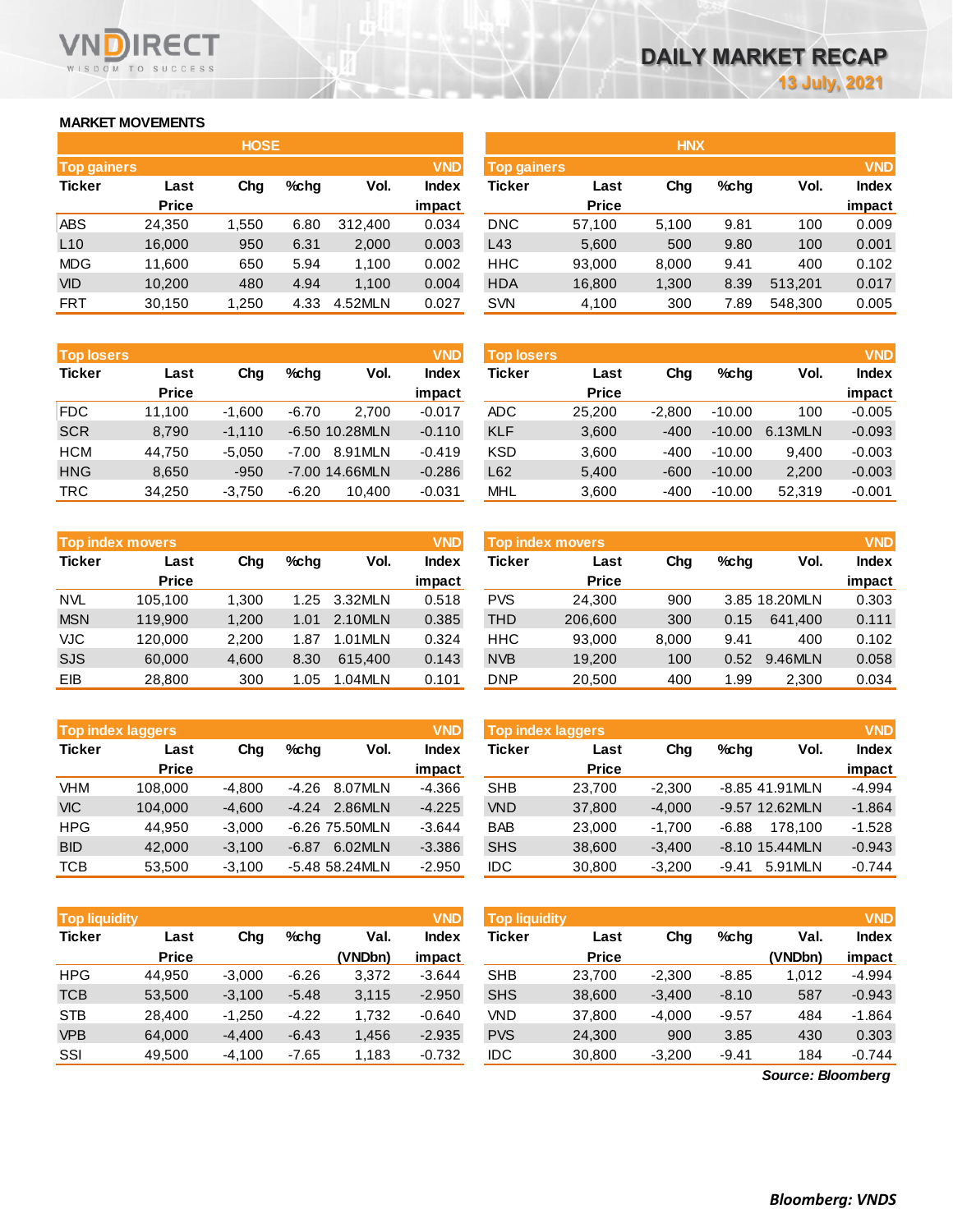

### **FOREIGN ACTIVITIES**

| Volume (Mn'shs)       | <b>HOSE</b> | <b>HNX</b> | <b>Value (VND'bn)</b> | <b>HOSE</b> | <b>HNX</b> |
|-----------------------|-------------|------------|-----------------------|-------------|------------|
| <b>BUY</b>            | 33.3        | 2.4        | <b>BUY</b>            | 1.469.7     | 24.6       |
| % of market           | 6.4%        | $1.8\%$    | % of market           | 9.5%        | 0.9%       |
| <b>SELL</b>           | 28.3        | 2.6        | SELL                  | 1,626.6     | 34.0       |
| % of market           | 5.4%        | 2.0%       | % of market           | 10.5%       | 1.3%       |
| <b>NET BUY (SELL)</b> | 5.0         |            | <b>NET BUY (SELL)</b> | (156.9)     | (9.4)      |

*Source: HSX, HNX*





 $HOSE$  $\blacksquare$  HNX

| <b>YTD ACCUMULATION</b> |             |            |                       |             |                                |
|-------------------------|-------------|------------|-----------------------|-------------|--------------------------------|
| <b>Volume (MIn'shs)</b> | <b>HOSE</b> | <b>HNX</b> | <b>Value (VND'bn)</b> | <b>HOSE</b> | <b>HNX</b>                     |
| <b>BUY</b>              | 4,193.5     | 152.1      | <b>BUY</b>            | 194,989.7   | 3,921.3                        |
| % of market             | 4.7%        | 0.8%       | % of market           | 7.9%        | 2.3%                           |
| <b>SELL</b>             | 5,051.5     | 222.6      | <b>SELL</b>           | 225,287.7   | 5,087.0                        |
| % of market             | 5.7%        | 1.1%       | % of market           | 9.2%        | 3.0%                           |
| <b>NET BUY (SELL)</b>   | (858.0)     | (70.4)     | <b>NET BUY (SELL)</b> | (30, 298.0) | (1, 165.7)<br>Source: HSX, HNX |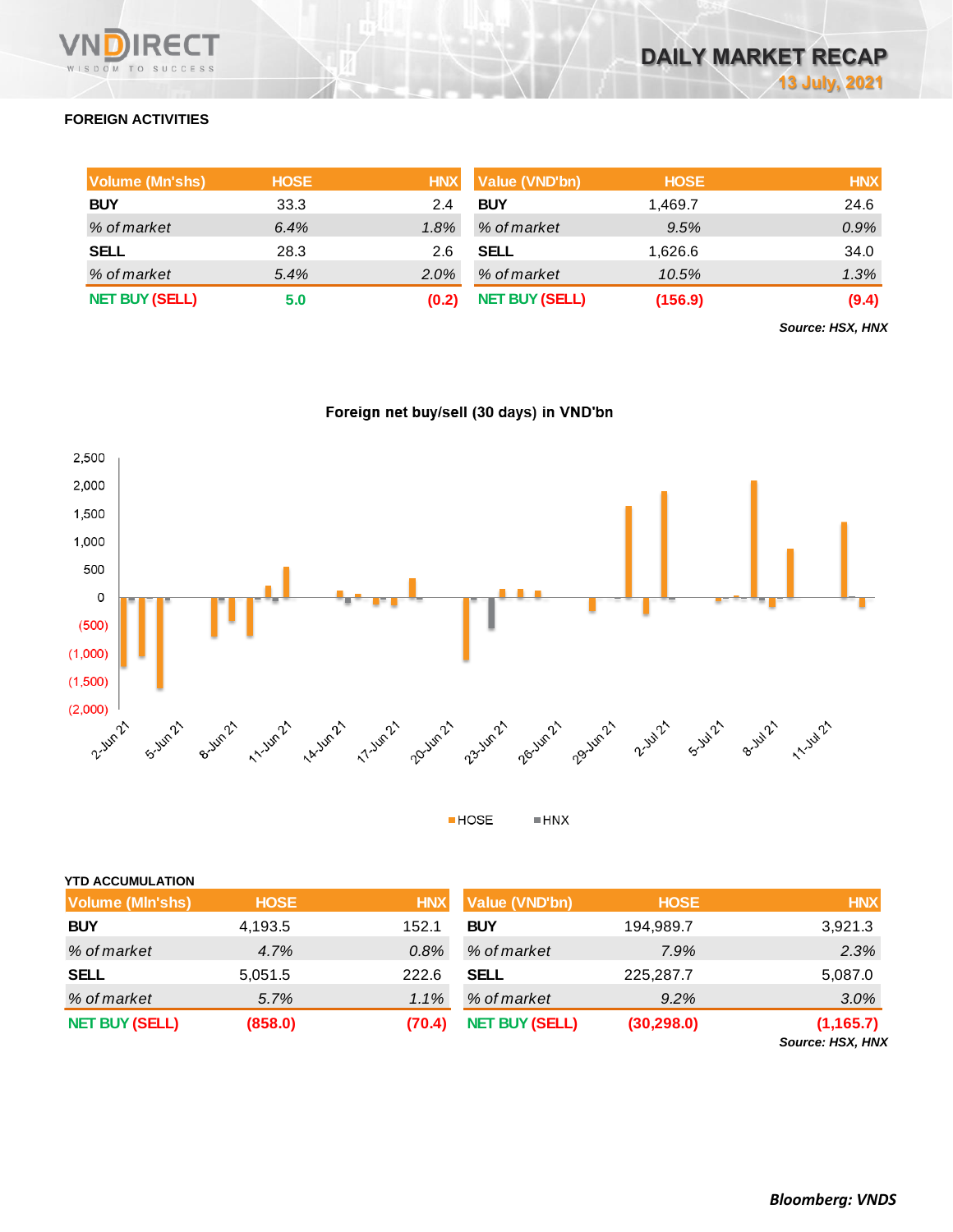### **FOREIGN ACTIVITIES**

**VNDIRECT** WISDOM TO SUCCESS

|               |                                      | <b>HOSE</b> |         |       |               |            |                               | <b>HNX</b> |         |       |               |
|---------------|--------------------------------------|-------------|---------|-------|---------------|------------|-------------------------------|------------|---------|-------|---------------|
|               | <b>Top buy by foreigners (value)</b> |             |         |       | <b>VND'bn</b> |            | Top buy by foreigners (value) |            |         |       | <b>VND'bn</b> |
| <b>Ticker</b> | Last                                 | Chg         | $%$ chg | Value | <b>Index</b>  | Ticker     | Last                          | Chg        | %chg    | Value | <b>Index</b>  |
|               | <b>Price</b>                         |             |         |       | impact        |            | <b>Price</b>                  |            |         |       | impact        |
| <b>HPG</b>    | 45,500                               | 550         | 1.22    | 207.2 | 0.666         | <b>PCG</b> | 5,400                         | $-100$     | $-1.82$ | 9.2   | 0.000         |
| <b>VHM</b>    | 109,500                              | 1,500       | 1.39    | 130.5 | 1.361         | <b>VND</b> | 39,700                        | 1,900      | 5.03    | 5.6   | 0.000         |
| <b>VCB</b>    | 103,400                              | $-3,700$    | $-3.45$ | 125.1 | $-3.717$      | <b>BSI</b> | 20,800                        | 1,400      | 7.22    | 2.6   | 0.000         |
| <b>MWG</b>    | 175,000                              | $-1,600$    | $-0.91$ | 110.0 | $-0.206$      | <b>BVS</b> | 27,300                        | 2,400      | 9.64    | 1.3   | 0.000         |
| <b>TCB</b>    | 53,900                               | 400         | 0.75    | 74.4  | 0.380         | <b>SHB</b> | 24,300                        | 600        | 2.53    | 0.8   | 0.000         |

|               | Top sell by foreigners (value) |          |         |       | <b>VND'bn</b> |            | <b>Top sell by foreigners (value)</b> |          |         |       | <b>VND'bn</b> |
|---------------|--------------------------------|----------|---------|-------|---------------|------------|---------------------------------------|----------|---------|-------|---------------|
| <b>Ticker</b> | Last                           | Chg      | %chg    | Value | <b>Index</b>  | Ticker     | Last                                  | Chg      | %chg    | Value | <b>Index</b>  |
|               | <b>Price</b>                   |          |         |       | impact        |            | <b>Price</b>                          |          |         |       | impact        |
| <b>HPG</b>    | 45.500                         | 550      | 1.22    | 256.8 | 0.666         | <b>SHB</b> | 24.300                                | 600      | 2.53    | 11.6  | 0.000         |
| <b>VCB</b>    | 103.400                        | $-3.700$ | $-3.45$ | 196.4 | $-3.717$      | <b>PCG</b> | 5,400                                 | $-100$   | $-1.82$ | 9.2   | 0.000         |
| VIC           | 103.000                        | $-1.000$ | $-0.96$ | 144.2 | $-0.916$      | THD        | 203.400                               | $-3,200$ | $-1.55$ | 4.7   | 0.000         |
| <b>VNM</b>    | 84.300                         | $-2.000$ | $-2.32$ | 132.2 | $-1.132$      | <b>PAN</b> | 22,700                                | $-100$   | $-0.44$ | 2.6   | 0.000         |
| <b>MWG</b>    | 175.000                        | $-1.600$ | $-0.91$ | 110.0 | $-0.206$      | <b>BVS</b> | 27.300                                | 2,400    | 9.64    | 1.6   | 0.000         |

|               | Top net buy by foreigners (value) |       |         |       | <b>VND'bn</b> |            | Top net buy by foreigners (value) |       |      |       | <b>VND'bn</b> |
|---------------|-----------------------------------|-------|---------|-------|---------------|------------|-----------------------------------|-------|------|-------|---------------|
| <b>Ticker</b> | Last                              | Chg   | $%$ chg | Value | Index         | Ticker     | Last                              | Chg   | %chg | Value | Index         |
|               | <b>Price</b>                      |       |         |       | impact        |            | <b>Price</b>                      |       |      |       | impact        |
| VHM           | 109.500                           | .500  | 1.39    | 85.8  | 1.361         | VND        | 39.700                            | 1,900 | 5.03 | 4.5   | 0.000         |
| <b>KDH</b>    | 36,300                            | 100   | 0.28    | 44.4  | 0.017         | <b>BSI</b> | 20,800                            | 1,400 | 7.22 | 2.6   | 0.000         |
| <b>HSG</b>    | 33.950                            | 950   | 2.88    | 26.3  | 0.126         | <b>NDN</b> | 21,600                            | 600   | 2.86 | 0.5   | 0.000         |
| <b>SSI</b>    | 51,800                            | 2,300 | 4.65    | 17.1  | 0.409         | <b>EVS</b> | 32,700                            | 2,900 | 9.73 | 0.5   | 0.000         |
| <b>HCM</b>    | 47.500                            | 2.750 | 6.15    | 15.5  | 0.228         | <b>HTP</b> | 23.400                            | 2.100 | 9.86 | 0.4   | 0.000         |

|               | Top net sell by foreigners (value) |          |         |         | <b>VND'bn</b> |            | Top net sell by foreigners (value) |          |         |                            | <b>VND'bn</b> |
|---------------|------------------------------------|----------|---------|---------|---------------|------------|------------------------------------|----------|---------|----------------------------|---------------|
| <b>Ticker</b> | Last                               | Chg      | $%$ chg | Value   | Index         | Ticker     | Last                               | Chg      | %chg    | Value                      | Index         |
|               | <b>Price</b>                       |          |         |         | impact        |            | <b>Price</b>                       |          |         |                            | impact        |
| <b>VNM</b>    | 84,300                             | $-2,000$ | $-2.32$ | $-98.0$ | $-1.132$      | <b>SHB</b> | 24,300                             | 600      | 2.53    | $-10.76$                   | 0.000         |
| <b>VIC</b>    | 103,000                            | $-1,000$ | $-0.96$ | $-93.5$ | $-0.916$      | THD        | 203,400                            | $-3,200$ | $-1.55$ | $-4.68$                    | 0.000         |
| <b>VCB</b>    | 103.400                            | $-3,700$ | $-3.45$ | $-71.3$ | $-3.717$      | <b>PAN</b> | 22.700                             | $-100$   | $-0.44$ | $-1.98$                    | 0.000         |
| <b>CTG</b>    | 34,600                             | $-400$   | $-1.14$ | $-51.4$ | $-0.403$      | <b>NSC</b> | 78,300                             | 1,800    | 2.35    | $-0.56$                    | 0.000         |
| <b>HPG</b>    | 45,500                             | 550      | 1.22    | $-49.6$ | 0.666         | <b>APS</b> | 12,400                             | 300      | 2.48    | $-0.44$                    | 0.000         |
| $42$ $1.124$  |                                    |          |         |         |               |            |                                    |          |         | Course Dloamborn UOCE UNIV |               |

*13-Jul-21*

 $\mathcal{L}_{\mathcal{L}}$ 

*Source: Bloomberg, HOSE, HNX*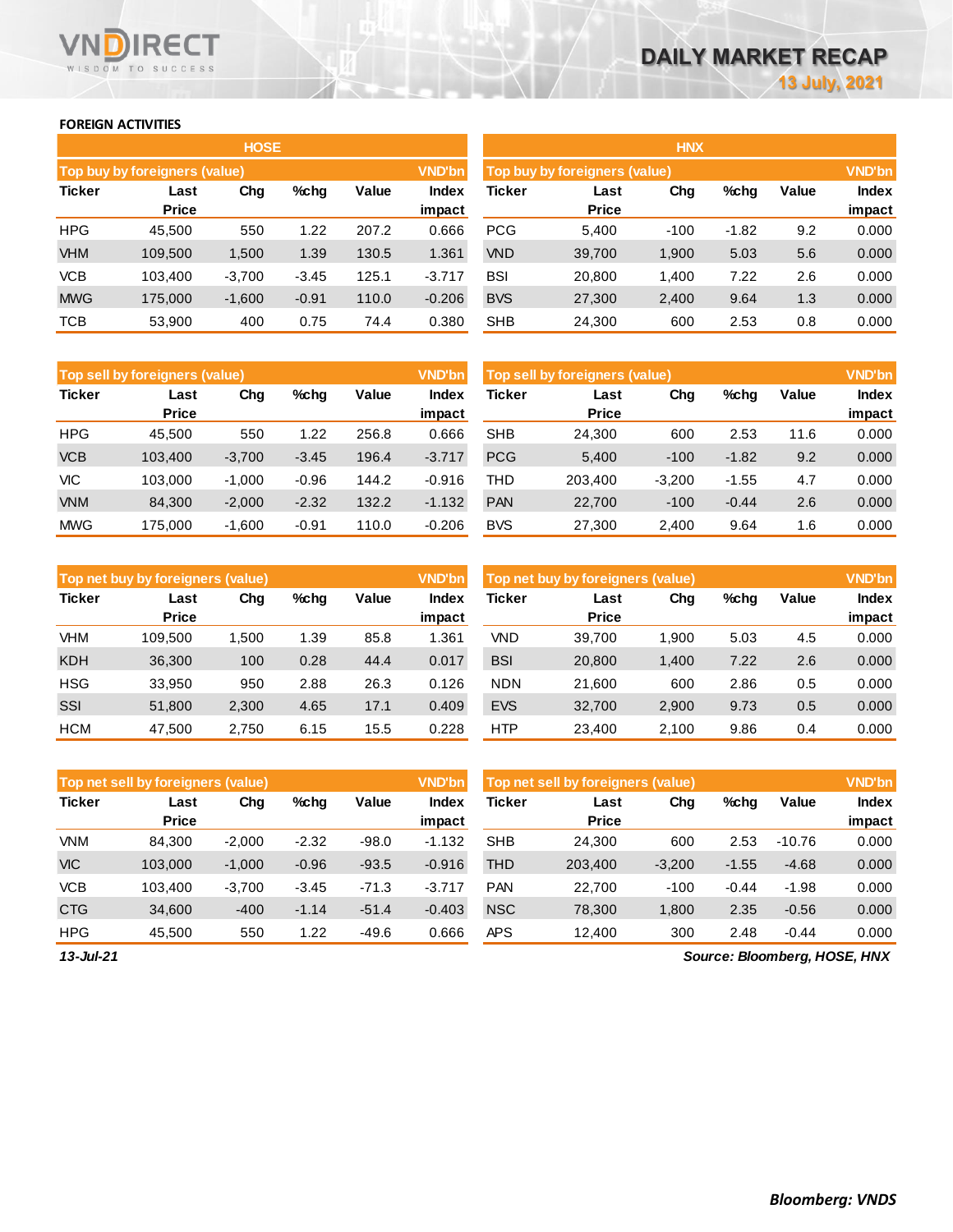**13 July, 2021**

### **TOP 60 MARKET CAP STOCKS SNAPSHOT ON HOSE**

ד־

|                                           |                  |                   |                  |                    |                |                                 |               |              |                            |               |              | <b>13 July, 2021</b> |            |
|-------------------------------------------|------------------|-------------------|------------------|--------------------|----------------|---------------------------------|---------------|--------------|----------------------------|---------------|--------------|----------------------|------------|
| TOP 60 MARKET CAP STOCKS SNAPSHOT ON HOSE |                  |                   |                  |                    |                |                                 |               |              |                            |               |              |                      |            |
| No. Ticker                                | <b>Price</b>     |                   | Price change (%) |                    |                | Mkt. Cap Outs. Vol. Float ratio |               |              | Avail. Fil Ave. daily vol. | P/E           | P/B          | <b>ROE</b>           | <b>ROA</b> |
|                                           | <b>VND</b>       | 1M                | <b>3M</b>        | 6M                 | <b>US\$mln</b> | <b>MIn'shs</b>                  | $\%$          |              | % (30 days-shs)            | $\pmb{\chi}$  | $\pmb{\chi}$ | $\%$                 | $\%$       |
| 1 VCB VM                                  | 103,400          | 0.6               | 6.1              | $-1.3$             | 16,664         | 3,709                           | 25.2          | 6.3          | 2,273,063                  | 18.1          | 3.8          | 22.8                 | 1.7        |
| 2 VHM VM                                  | 109,500          | 3.3               | 6.8              | 8.5                | 15,652         | 3,290                           | 23.4          | 25.9         | 4,565,564                  | 13.9          | 4.0          | 33.6                 | 12.6       |
| 3 VIC VM                                  | 103,000          | $-12.7$           | $-26.8$          | $-7.3$             | 15,139         | 3,382                           | 25.0          | 20.9         | 2,220,833                  | 47.4          | 4.3          | 9.0                  | 1.7        |
| 4 HPG VM                                  | 45,500           | $-14.3$           | 22.6             | 37.4               | 8,844          | 4,473                           | 54.0          | 22.5         | 32,507,270                 | 11.2          | 3.1          | 31.3                 | 14.7       |
| 5 TCB VM                                  | 53,900           | 2.5               | 29.6             | 53.3               | 8,209          | 3,505                           | 78.8          | 0.0          | 22,309,430                 | 13.2          | 2.4          | 20.0                 | 3.3        |
| 6 VNM VM                                  | 84,300           | $-8.4$            | $-15.7$          | $-26.4$            | 7,656          | 2,090                           | 35.2          | 45.0         | 3,532,453                  | 18.0          | 5.6          | 31.9                 | 22.5       |
| 7 GAS VM                                  | 91,500           | 5.2               | 6.4              | $-1.6$             | 7,610          | 1,914                           | 4.2           | 46.2         | 1,226,113                  | 23.2          | 3.5          | 14.9                 | 11.3       |
| 8 BID VM                                  | 42,400           | $-6.2$            | $-2.9$           | $-12.5$            | 7,410          | 4,022                           | 19.0          | 13.3         | 4,349,777                  | 20.7          | 2.2          | 10.6                 | 0.5        |
| 9 CTG VM                                  | 34,600           | $-15.6$           | 6.2              | 15.5               | 7,225          | 4,806                           | 35.5          | 5.3          | 22,738,830                 | 9.4           | 1.8          | 20.9                 | 1.4        |
| 10 VPB VM<br>11 NVL VM                    | 64,000           | $-10.7$           | 28.8             | 79.3               | 6,827          | 2,455                           | 70.0          | 0.0          | 30,352,360                 | 13.8          | 2.8          | 22.5                 | 2.7        |
|                                           | 104,700          | $-0.2$            | 47.1<br>22.1     | 90.0               | 6,704          | 1,474                           | 30.4          | 28.6         | 3,177,892                  | 33.9          | 4.8          | 15.3                 | 3.4        |
| 12 MSN VM                                 | 115,000          | 8.5               |                  | 23.3               | 5,899          | 1,181                           | 38.7          | 66.7         | 1,589,830                  | 89.8          | 8.4          | 5.1<br>9.2           | 1.4        |
| 13 GVR VM<br>14 MBB VM                    | 30,000           | 2.9<br>2.1        | 8.9<br>29.4      | $-5.8$<br>54.7     | 5,214          | 4,000                           | 100.0<br>65.8 | 12.3         | 6,375,870                  | 27.5          | 2.5<br>2.2   | 21.6                 | 5.6        |
|                                           | 29,800           | $-4.3$            |                  |                    | 4,893          | 3,778                           |               | 1.5          | 33,513,780                 | 11.1          |              | 26.7                 | 2.2        |
| 15 SAB VM                                 | 157,000          |                   | $-9.5$           | $-24.2$            | 4,375          | 641                             | 10.4          | 37.1         | 179,840                    | 20.8          | 5.1          |                      | 19.3       |
| 16 ACB VM                                 | 32,900           | $-5.1$            | 18.9             | 37.8               | 3,863          | 2,702                           | 79.9          | 0.0          | 11,976,280                 | 10.3          | 2.3          | 25.6                 | 2.1        |
| 17 MWG VM                                 | 175,000          | 27.7<br>4.2       | 29.7             | 38.7               | 3,614          | 475<br>907                      | 64.5          | 0.0<br>0.0   | 858,237                    | 19.3          | 4.8<br>4.7   | 27.2<br>23.6         | 9.5        |
| 18 FPT VM                                 | 87,000           |                   | 24.0             | 50.5               | 3,431          |                                 | 77.7          |              | 2,886,470                  | 21.2          |              |                      | 9.4        |
| <b>19 VIB VM</b>                          | 47,700           | $-9.5$            | 28.4             | 92.4               | 3,219          | 1,553                           | 68.3          | 0.1          | 1,709,539                  | 14.2          | 3.8          | 31.1                 | 2.3        |
| 20 VJC VM                                 | 119,900          | 3.8               | $-9.1$           | $-8.7$             | 2,822          | 542                             | 51.0          | 11.7         | 601,687                    | 53.1          | 4.3          | 8.3                  | 2.5        |
| 21 PLX VM                                 | 51,000           | $-5.6$            | $-7.1$           | $-10.5$            | 2,756          | 1,244                           | 6.6           | 2.7          | 3,539,223                  | 17.5          | 2.7          | 16.8                 | 5.9        |
| 22 VREVM<br>23 BCM VM                     | 27,850           | $-11.6$           | $-21.1$          | $-23.1$            | 2,750          | 2,272                           | 31.2          | 18.5         | 5,441,057                  | 23.7          | 2.1          | 9.3<br>13.7          | 7.0        |
|                                           | 52,300           | 0.6<br>$-1.5$     | $-7.1$           | 2.3                | 2,352          | 1,035                           | 100.0         | 47.0         | 20,997                     | 25.5          | 3.3<br>2.2   | 22.3                 | 4.7        |
| 24 HDB VM                                 | 33,950           |                   | 22.8             | 26.4               | 2,351          | 1,594                           | 69.7          | 3.6          | 5,093,454                  | 11.0          |              |                      | 1.8        |
| 25 STB VM                                 | 28,700           | $-5.9$            | 26.4             | 47.2<br><b>N/A</b> | 2,249          | 1,804                           | 96.4          | 16.9         | 33,189,250                 | 19.2          | 1.7<br>3.3   | 9.4<br>12.6          | 0.6        |
| 26 SSB VM<br>27 PDR VM                    | 38,600           | $-10.0$           | 41.4             |                    | 2,027          | 1,209                           | 100.0         | 0.0          | 2,465,717                  | 26.9          |              |                      | 1.0        |
| 28 BVHVM                                  | 87,000<br>50,700 | $-0.5$<br>$-11.5$ | 43.3<br>$-16.6$  | 100.6<br>$-28.0$   | 1,840<br>1,635 | 487<br>742                      | 37.4<br>31.9  | 44.9<br>22.1 | 4,703,400<br>1,445,537     | 32.2<br>19.9  | 8.0<br>1.8   | 28.0<br>9.5          | 8.5<br>1.4 |
| 29 TPB VM                                 | 34,800           | $-4.9$            | 17.6             | 26.1               | 1,621          | 1,072                           | 56.0          | 0.0          | 5,032,394                  | 9.1           | 2.0          | 24.1                 | 2.0        |
| 30 HVN VM                                 | 25,550           | $-10.4$           | $-20.3$          | $-17.8$            | 1,575          | 1,418                           | 3.9           | 20.8         | 926,893                    | <b>N/A</b>    |              | 25.2 - 155.4         | $-20.1$    |
| 31 EIB VM                                 | 28,100           | $-7.6$            | 19.1             | 30.7               | 1,501          | 1,229                           | 94.0          | 0.2          | 756,333                    | 39.4          | 2.0          | 5.3                  | 0.6        |
| 32 SSIVM                                  | 51,800           | 3.4               | 45.5             | 54.6               | 1,474          | 655                             | 85.7          | 52.9         | 15,262,800                 | 18.7          | 2.9          | 16.2                 | 5.1        |
| 33 MSB VM                                 | 28,000           | 0.0               | 23.1             | 44.2               | 1,408          | 1,157                           | 99.7          | 0.1          | 10,546,380                 | 11.4          | 1.8          | <b>N/A</b>           | <b>N/A</b> |
| 34 OCB VM                                 | 27,500           | $-12.8$           | 9.8              | <b>N/A</b>         | 1,310          | 1,096                           | 77.4          | 0.0          | 5,670,350                  | <b>N/A</b>    | 1.6          | <b>N/A</b>           | <b>N/A</b> |
| 35 LPB VM                                 | 27,500           | $-12.0$           | 49.5             | 97.8               | 1,284          | 1,075                           | 84.5          | 1.8          | 12,657,030                 | 13.1          | 2.0          | 16.0                 | 1.0        |
| 36 POW VM                                 | 10,550           | $-12.4$           | $-23.8$          | $-25.7$            | 1,074          | 2,342                           | 87.9          | 46.1         | 12,434,760                 | 10.2          | 0.9          | 8.6                  | 4.2        |
| 37 KDH VM                                 | 36,300           | $-1.4$            | 27.0             | 21.7               | 983            | 623                             | 83.4          | 16.3         | 3,022,319                  | 18.7          | 2.7          | 14.9                 | 8.9        |
| 38 PNJ VM                                 | 99,200           | 2.4               | 9.4              | 20.0               | 980            | 227                             | 80.5          | 0.1          | 551,190                    | 19.9          | 3.9          | 21.0                 | 14.2       |
| 39 VCG VM                                 | 42,100           | 0.4               | $-3.4$           | $-2.2$             | 881            | 481                             | 42.2          | 48.0         | 343,684                    | 10.5          | 2.8          | 27.7                 | 9.6        |
| 40 VCIVM                                  | 52,700           | 14.8              | 60.2             | 78.6               | 763            | 333                             | 75.7          | 79.0         | 4,645,660                  | 18.5          | 3.6          | 22.1                 | 11.4       |
| 41 GEX VM                                 | 21,950           | $-3.3$            | 0.6              | 14.7               | 745            | 781                             | 51.4          | 38.3         | 6,689,256                  | 13.1          | 1.9          | 14.8                 | 3.8        |
| 42 HSG VM                                 | 33,950           | $-15.2$           | 27.5             | 47.9               | 722            | 489                             | 68.4          | 39.6         | 12,296,620                 | 6.9           | 2.0          | 35.0                 | 12.5       |
| 43 REE VM                                 | 51,900           | $-5.5$            | $-2.4$           | $-2.4$             | 697            | 309                             | 55.3          | 0.0          | 721,397                    | 9.0           | 1.4          | 16.3                 | 8.8        |
| 44 KBC VM                                 | 32,500           | $-5.5$            | $-18.8$          | 4.2                | 663            | 470                             | 64.9          | 29.4         | 10,678,270                 | 19.8          | 1.5          | 7.8                  | 3.5        |
| 45 HCM VM                                 | 47,500           | 20.6              | 43.1             | 49.1               | 630            | 305                             | 39.4          | 1.0          | 6,733,754                  | 19.3          | 3.0          | 16.4                 | 7.1        |
| 46 KDC VM                                 | 60,900           | 4.6               | 16.0             | 55.0               | 605            | 229                             | 53.5          | 78.2         | 1,528,883                  | 45.3          | 2.4          | 4.9                  | $2.3\,$    |
| 47 DGC VM                                 | 81,000           | 11.6              | 36.8             | 77.4               | 602            | 171                             | 62.1          | 43.0         | 1,200,833                  | 14.7          | 3.3          | 24.6                 | 18.3       |
| 48 VGC VM                                 | 28,400           | 0.4               | $-18.9$          | 5.6                | 553            | 448                             | 10.8          | 43.4         | 271,913                    | 17.7          | 1.9          | 10.9                 | 3.4        |
| 49 BHN VM                                 | 54,500           | $-12.8$           | $-22.7$          | $-32.3$            | 549            | 232                             | 0.9           | 31.6         | 8,223                      | 16.1          | 2.8          | 17.5                 | 11.8       |
| 50 DHG VM                                 | 93,900           | $-0.2$            | $-4.8$           | $-13.9$            | 533            | 131                             | 5.2           | 45.4         | 22,213                     | 16.6          | 3.3          | 20.2                 | 17.2       |
| 51 GMD VM                                 | 39,700           | $-3.9$            | 13.8             | 10.6               | 520            | 301                             | 80.5          | 7.5          | 2,884,493                  | 31.9          | 2.0          | 6.2                  | 4.0        |
| 52 DXG VM                                 | 22,400           | $-11.3$           | $-6.5$           | 27.3               | 504            | 518                             | 81.2          | 21.5         | 11,484,050                 | <b>N/A</b>    | 1.7          | $-0.5$               | $-0.1$     |
| 53 SBT VM                                 | 18,000           | $-15.5$           | $-19.1$          | $-20.2$            | 483            | 617                             | 25.3          | 91.5         | 4,141,800                  | 15.9          | 1.4          | 8.7                  | 3.6        |
| 54 NLG VM                                 | 37,050           | $-5.1$            | 5.0              | 12.3               | 459            | 285                             | 53.6          | 3.4          | 2,758,400                  | 9.2           | 1.6          | 17.4                 | 7.1        |
| 55 LGC VM                                 | 50,800           | $-13.5$           | $-15.3$          | $-26.4$            | 426            | 193                             | 0.2           | 4.0          | 617                        | 28.8          | 3.1          | 10.9                 | 2.9        |
| 56 APH VM                                 |                  | $-20.4$           |                  | $-6.4$             | 423            | 195                             |               |              |                            |               |              |                      |            |
| 57 HNG VM                                 | 49,900<br>8,700  | $-15.9$           | 0.8<br>$-33.3$   |                    | 419            |                                 | 95.9          | 65.5         | 1,030,143                  | 93.3          | 3.2          | 4.5<br>0.3           | 0.9        |
|                                           |                  | $-9.5$            | $-10.8$          | $-45.6$<br>$-12.1$ | 406            | 1,109<br>410                    | 24.5<br>37.5  | 47.2<br>46.5 | 13,663,080<br>5,899,495    | 370.6<br>12.2 | 1.1<br>2.0   | 17.2                 | 0.1<br>7.5 |
|                                           |                  |                   |                  |                    |                |                                 |               |              |                            |               |              |                      |            |
| 58 DIG VM<br>59 DCM VM                    | 22,800<br>17,100 | $-10.2$           | $-5.3$           | 20.0               | 393            | 529                             | 24.4          | 46.9         | 4,486,437                  | 15.2          | 1.4          | 9.4                  | 7.7        |